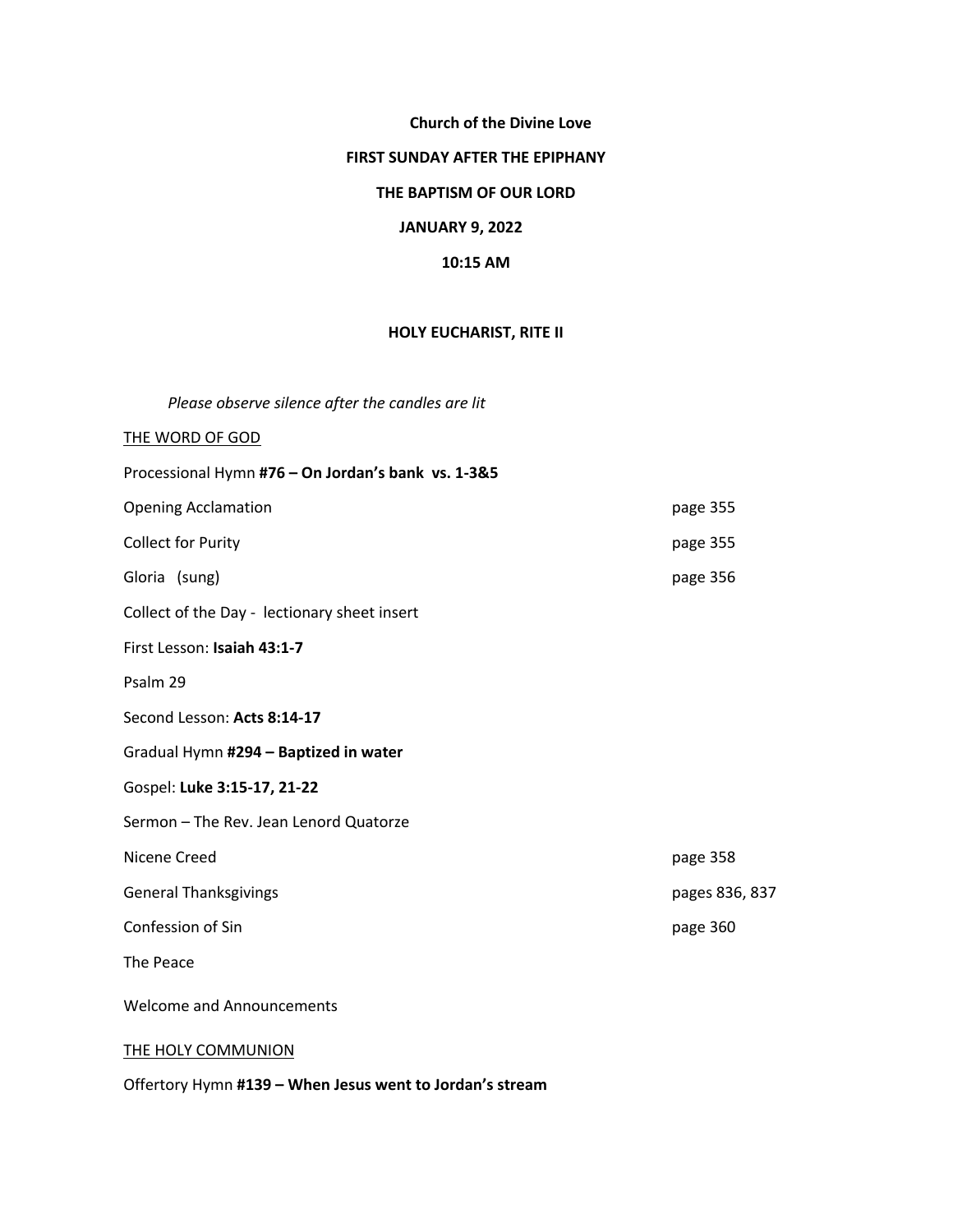Doxology (sung)The Great Thanksgiving: Eucharistic Prayer B page 367 Sanctus (S-130 in hymnal) example 362 The Lord's Prayer page 364 The Breaking of the Bread, Anthem & Prayer page 137 The Communion of the People Communion Hymn – **#120 – The sinless one to Jordan came** Post Communion Prayer page 365 Prayer for Peace – on insert Prayer of St. Francis **page 833** 

### **Sermon Sunday January 9, 2022**

Isaiah 43: 1-7; Psalm 29; Acts 8: 14-17; Luke 3: 15-17,21-22.

### **May the word of my mouth and the meditation of my heart be acceptable to your sight, o Lord, my rock, my redeemer. Amen.**

"And a voice came from heaven, 'You are my Son, the Beloved; with you I am well pleased.'"

Those words are, for me, the highpoint, the climax, the beauty of today's gospel. They are God's claim on and call to Jesus, what we might call God's insistence. I think they are words each of us longs to hear and believe about ourselves. So, I want you to try this. Repeat after me. I am God's son/daughter. I am the Beloved of God. With me God is well pleased.

What was that like? Was it easy, difficult, awkward? Do you believe that about yourself? Each other? What feelings or thoughts did those words evoke in you? Were there any ifs, ands, or buts that accompanied the words as you said them? If you didn't or couldn't say those words, why not? What reasons or excuses did you give for why those words could not be God's insistence for you?

At some level most of us probably struggle to understand and accept the pure gift of God's insistence for us. John the Baptist didn't understand the gift. "I am not worthy to untie the thong of his sandal," John says. Implicit in that is his assumption that Jesus is somehow worthy of having the thong of his sandal untied by someone else. Why do we always want to make this about worthiness, about being deserving, about earning what we get? That's just not an issue for God in today's gospel. There are no conditions or prerequisites to the words God speaks. The words spoken by the heavenly voice in today's gospel are as much God's claim and call on us as on Jesus. They are an expansion of the Christmas Eve yes. Do you remember what I said that night? I told you that the child we receive and celebrate on Christmas Eve is the sign of God's yes to you and me, that Jesus is the embodiment of God's yes to us and the world.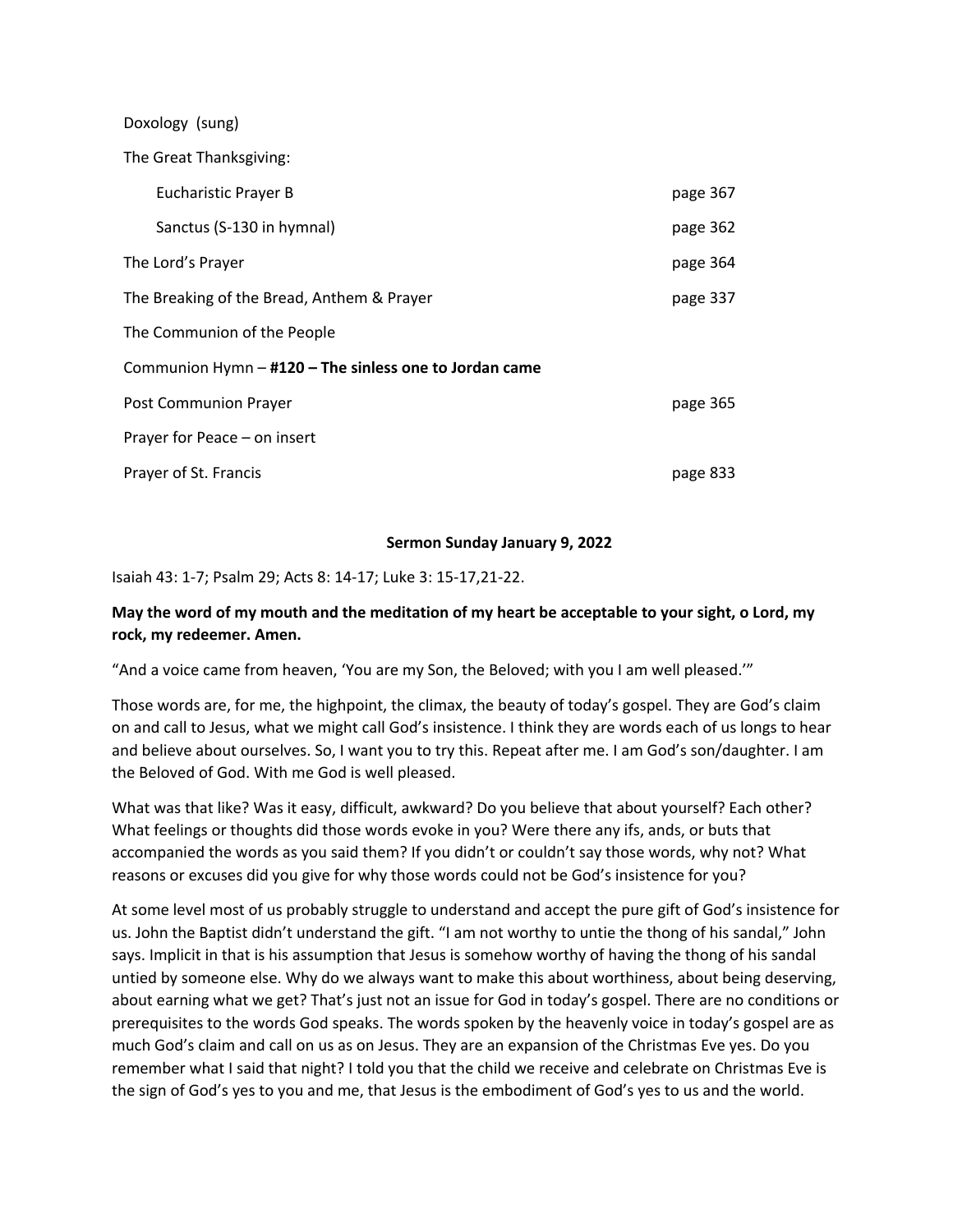Regardless of who you are, where you are from, what you have done or left undone, or what is happening in your life today, you get a yes. There is no one who does not get a yes.

The thing that strikes me most about these words from the heavenly voice is that up to this point Jesus hasn't done anything. He hasn't preached or taught. He hasn't healed anyone. He hasn't walked on water, turned water into wine, or fed 5000 with a few fish and loaves of bread. He hasn't raised anyone from the dead. He hasn't died on the cross, been resurrected, or ascended to heaven. He hasn't performed or proved himself worthy or deserving. He doesn't even say, Thank you. I will work hard to be a good son. I will prove myself to be worthy of what you have said. He simply receives the gift. He lets the words wash over and drench him. The question is never, do I get a yes? Am I the son or daughter of God, the Beloved, with whom God is well pleased? That's a given, the gift of God. It's the insistence of God in each of our lives. The only question is whether we can discern that gift in the conditions and circumstances of our lives.

And that's not easy. It means we step into or, as I said last week, give existence to God's insistence through our words, our actions, our lives, even when we do not know where it will take us or how it will turn out. God's insistence is not a fairy tale or a story of ease and comfort in which we all live happily ever after. God's insistence is risky. It might come to fruition, but it might not. There are no guarantees. And we don't always get it right. Sometimes we confuse our own insistence for God's. Most times we sense God's insistence in us but cannot see from where it comes, what it is exactly, or where it is going. It's like the wind. It "blows where it chooses, and you hear the sound of it, but you do not know where it comes from or where it goes" (John 3:8). We sense the insistence of love, say yes to each other, get married, but have no idea what our lives and marriage will look like in one, five, or fifty years. That's equally true for our parenting, a career, or moving to a new town. Or maybe a friend says something that just won't let us go. We know there is something in her or his words calling us forward, but we are not clear what it is. It can take time to bring the insistence to existence. Life doesn't work out the way we planned. Some people never planned for or expected their first marriage to end in divorce. But even then, the insistence remains, "You are my son, the Beloved; with you I am well pleased. "To listen for and follow the insistence, come what may, is to let our lives be transformed. That's the story of the gospel. That's the life Jesus lived.

After Jesus is baptized, he goes to the wilderness and comes out saying, "The Spirit of the Lord is upon me. I have been anointed to bring good news to the poor…." Look at Jesus in the Garden of Gethsemane and the struggle between his insistence and God's insistence. Listen to the cry of Jesus on the cross, "My God, my God, why have you forsaken me?" Remember how his life was changed and enlarged by the insistence of the Syro-Phoenician woman that Jesus heal her daughter, a child Jesus originally described as a dog not worthy to eat the children's bread? Jesus struggled with God's insistence just like we do. God's insistence is not a single moment in time or a once and for all decision, for God or us. It is a way of being, a path to be followed, and we have to play it out to the end even when we have no idea where it is going or what will happen. We are always discerning God's insistence in our lives, to hear God's call and claim on us. We are always listening for the yes to which we can answer yes. Yes, yes. That's the moment of epiphany.

Some days we wake up excited about and looking forward to the new day. Other days we wake up and know from the start it will be a bad or difficult day. The insistence is in both. Sometimes we make the right decision and other times we make the wrong decision. The insistence is in both. Some days we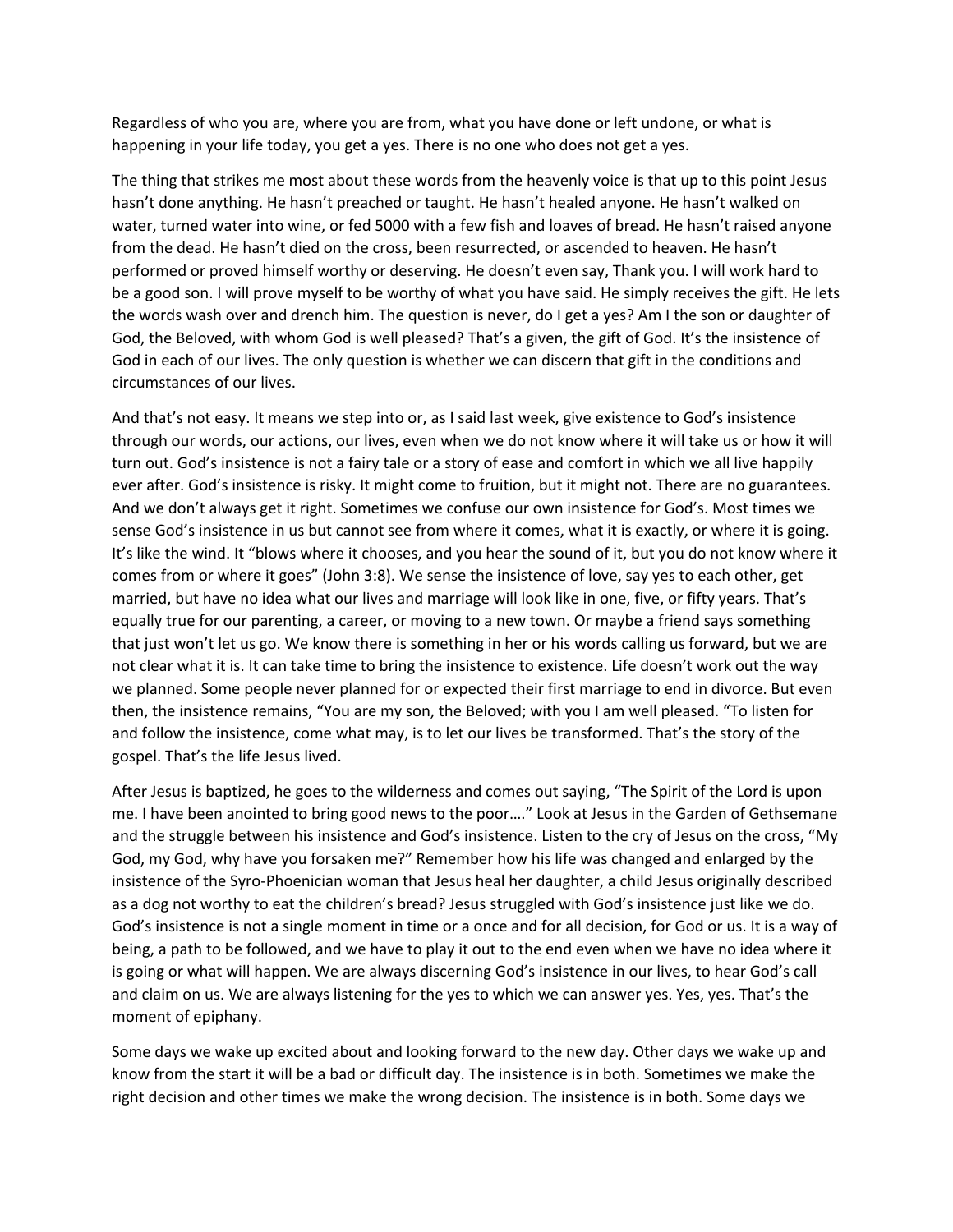know exactly what to do and other days we have no idea which end is up. The insistence is in both. Some days we are clear about our life and the direction we want to go. Other days we are not so clear. We wander and wonder; not really sure about anything. The insistence is in both. It's not as if God insists in one situation but not in another. God is always insisting, saying yes, declaring us to be beloved children with whom God is well pleased. This is happening in each of our lives today, right now.

It was that insisting question that took the people to the river in today's gospel. They were questioning in their hearts. They were hearing and discerning the insistence of God. What is your heart's question? What is the question tugging and pulling at you, the question that has hold of you and won't let go? What is the question that causes you to hope against hope and pray for the impossible? Somewhere in that question is the insistence of God.

Again and again, I find that God's insistence is more in the questions than the answers we might come up with. So, whatever the insisting question, the heart question, is for you today, please don't answer that question. Follow it. Just say yes and see where it takes you**. Amen.**

Masks are required during the service.

| SUNDAY - 1 EPIPHANY/THE BAPTISM OF OUR LORD |                           |                                   |                |  |  |
|---------------------------------------------|---------------------------|-----------------------------------|----------------|--|--|
|                                             | 10:15 AM                  | HOLY EUCHARIST, RITE II           | (also on zoom) |  |  |
|                                             |                           |                                   |                |  |  |
| MONDAY                                      | 8:00 AM                   | AA MEETING                        |                |  |  |
|                                             |                           |                                   |                |  |  |
|                                             |                           | WEDNESDAY 7:00 PM AL-ANON MEETING |                |  |  |
|                                             |                           |                                   |                |  |  |
|                                             |                           |                                   |                |  |  |
| THURSDAY                                    | <b>THRIFT SHOP CLOSED</b> |                                   |                |  |  |
|                                             | 8:00 PM AA MEETING        |                                   |                |  |  |
|                                             |                           |                                   |                |  |  |
| SATURDAY                                    | THRIFT SHOP CLOSED        |                                   |                |  |  |
|                                             |                           |                                   |                |  |  |
| SUNDAY - 2 EPIPHANY                         |                           |                                   |                |  |  |
|                                             |                           |                                   |                |  |  |
|                                             | 10:15 AM                  | HOLY EUCHARIST, RITE II           | (also on zoom) |  |  |
|                                             | 11:15 AM                  | <b>VESTRY MEETING</b>             |                |  |  |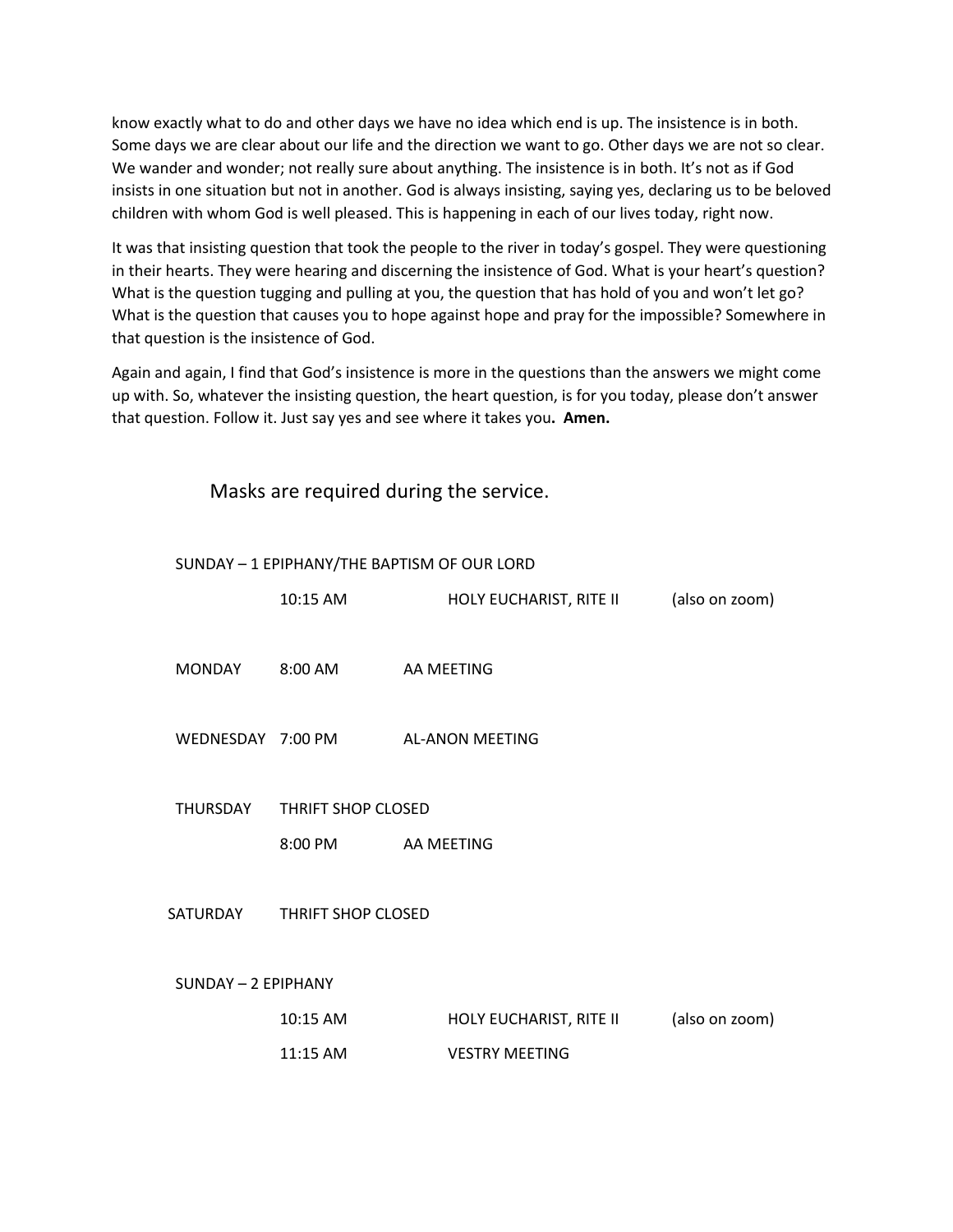## **SUNDAY, JANUARY 30TH – PARISH ANNUAL MEETING**

SUPPORT THE FOOD DRIVE – DROP-OFF IN THE KITCHEN

## **PARISH PRAYER LIST**

Give to all who suffer the refreshing waters of your compassion and healing. Make them dwell in the safety of your care even in the midst of all that troubles them. Especially we remember before you:

| <b>Girard Bishop</b>     | <b>Chrissy Neville</b>              | <b>Bob Curley</b>    |
|--------------------------|-------------------------------------|----------------------|
| Nathan Treadwell         | John Loubengeiger                   | Dorothy              |
| Chris Dickson            | Kate Jones                          | <b>Tricia Oretle</b> |
| Michael Echevarria       | John Rocco                          | <b>Robert Sweat</b>  |
| Martinisi Family         | Michael & Family                    | Warren               |
| Charlotte H.             | <b>Bernie Walther</b>               | Sylvia               |
| Mo (Rachael)             | <b>Bill Conklin Sr.</b>             | Laura                |
| <b>Anthony Paribello</b> | Barbara Curran                      | Taylor               |
| Ciara                    | Gabriel                             | Aidan                |
| Elodie                   | Del                                 | Julia                |
| People of Haiti          | Parkhurst Family                    | Tim                  |
| Theresa K.               | Amy E.                              | Jason                |
| Christopher & Family     | <b>Victims of Natural Disasters</b> |                      |

Help us to speak words of encouragement and offer deeds of kindness to them. Bring us with them, into the unending joy of your kingdom. Amen